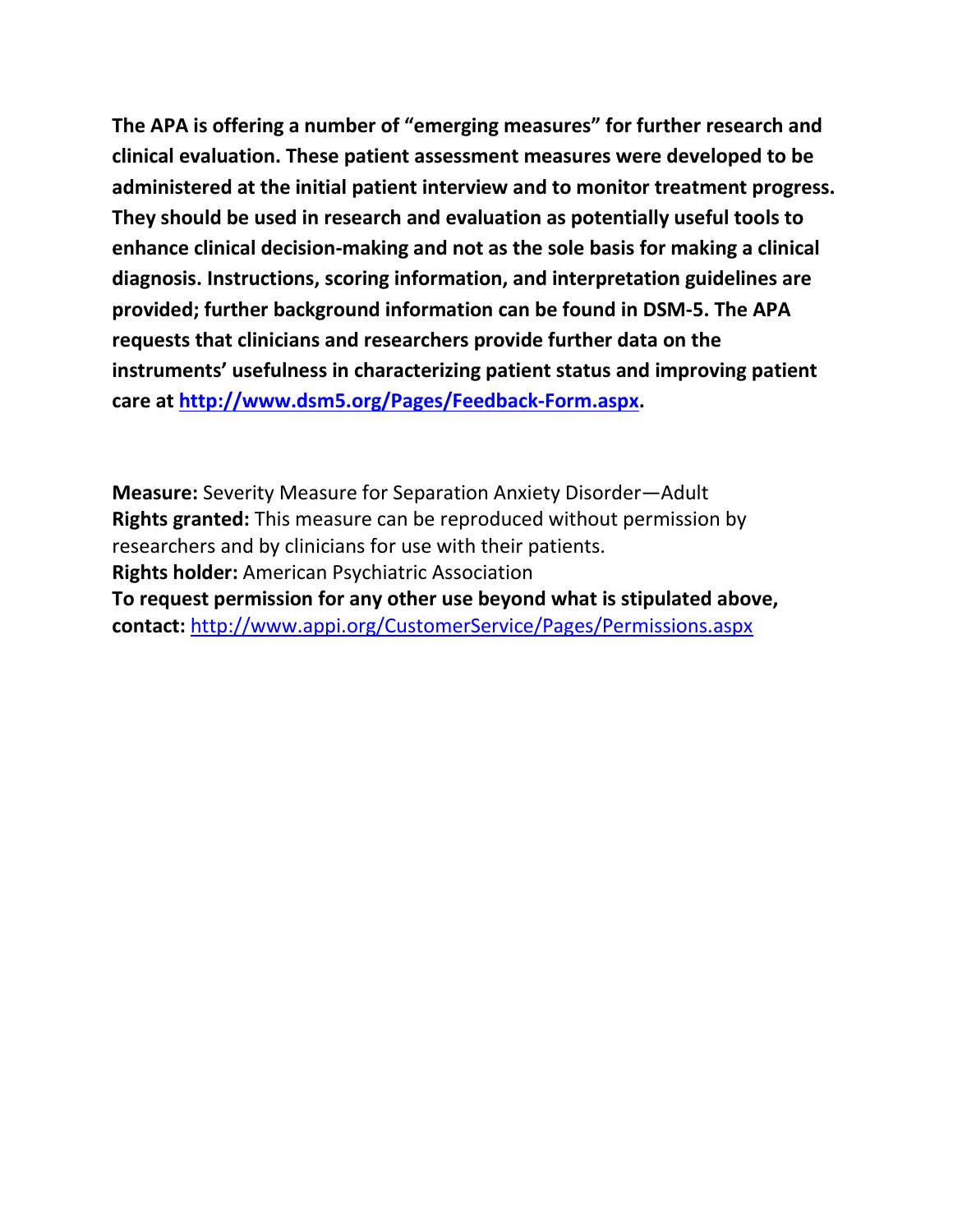## **Severity Measure for Separation Anxiety Disorder—Adult**

**Name:**\_\_\_\_\_\_\_\_\_\_\_\_\_\_\_\_\_\_\_\_\_\_\_\_\_\_\_\_\_\_\_\_\_\_\_\_ **Age:** \_\_\_\_\_\_ **Sex: Male Female Date:\_\_\_\_\_\_\_\_\_\_\_\_\_\_\_\_\_**

**Instructions:** The following questions ask about thoughts, feelings, and behaviors that you may have had about being separated from home or from people who are important to you. Please rate how often the following statements are true for you. **Please respond to each item by marking ( or x) one box per row.** 

|                                                                                         |                                                                                                                                                                     |              |                     |                     |                     |                    | Clinician<br><b>Use</b> |
|-----------------------------------------------------------------------------------------|---------------------------------------------------------------------------------------------------------------------------------------------------------------------|--------------|---------------------|---------------------|---------------------|--------------------|-------------------------|
|                                                                                         | During the PAST 7 DAYS, I have                                                                                                                                      | <b>Never</b> | <b>Occasionally</b> | Half of<br>the time | Most of<br>the time | All of the<br>time | <b>Item</b><br>score    |
| 1.                                                                                      | felt moments of sudden terror, fear, or<br>fright when separated                                                                                                    | $\Box$ 0     | $\Box$ 1            | $\Box$ 2            | $\Box$ 3            | $\Box$ 4           |                         |
| 2.                                                                                      | felt anxious, worried, or nervous about<br>being separated                                                                                                          | $\Box$ 0     | $\Box$ 1            | $\Box$ 2            | $\Box$ 3            | $\Box$ 4           |                         |
| 3.                                                                                      | have had thoughts of bad things happening<br>to people important to me or bad things<br>happening to me when separated from<br>them (e.g., getting lost, accidents) | $\Box$ 0     | $\Box$ 1            | $\Box$ 2            | $\Box$ 3            | $\Box$ 4           |                         |
| $\overline{4}$ .                                                                        | felt a racing heart, sweaty, trouble<br>breathing, faint, or shaky when separated                                                                                   | $\Box$ 0     | $\Box$ 1            | $\Box$ 2            | $\Box$ 3            | $\Box$ 4           |                         |
| 5.                                                                                      | felt tense muscles, felt on edge or restless,<br>or had trouble relaxing or trouble sleeping<br>when separated                                                      | $\Box$ 0     | $\Box$ 1            | $\Box$ 2            | $\Box$ 3            | $\Box$ 4           |                         |
| 6.                                                                                      | avoided going places where I would be<br>separated                                                                                                                  | $\Box$ 0     | $\Box$ 1            | $\Box$ 2            | $\Box$ 3            | $\Box$ 4           |                         |
| 7.                                                                                      | when separated, left places early to go<br>home                                                                                                                     | $\Box$ 0     | $\Box$ 1            | $\Box$ 2            | $\Box$ 3            | $\Box$ 4           |                         |
| 8.                                                                                      | spent a lot of time preparing for how to<br>deal with separation                                                                                                    | $\Box$ 0     | $\Box$ 1            | $\Box$ 2            | $\Box$ 3            | $\Box$ 4           |                         |
| 9.                                                                                      | distracted myself to avoid thinking about<br>being separated                                                                                                        | $\Box$ 0     | $\Box$ 1            | $\Box$ 2            | $\Box$ 3            | $\Box$ 4           |                         |
| 10.                                                                                     | needed help to cope with separation (e.g.,<br>alcohol or medications, superstitious<br>objects)                                                                     | $\Box$ 0     | $\Box$ 1            | $\Box$ 2            | $\Box$ 3            | $\Box$ 4           |                         |
| <b>Total/Partial Raw Score:</b>                                                         |                                                                                                                                                                     |              |                     |                     |                     |                    |                         |
| Prorated Total Raw Score: (if 1-2 items left unanswered)<br><b>Average Total Score:</b> |                                                                                                                                                                     |              |                     |                     |                     |                    |                         |
|                                                                                         |                                                                                                                                                                     |              |                     |                     |                     |                    |                         |

Craske M, Wittchen U, Bogels S, Stein M, Andrews G, Lebeu R. Copyright © 2013 American Psychiatric Association. All rights reserved. This material can be reproduced without permission by researchers and by clinicians for use with their patients.